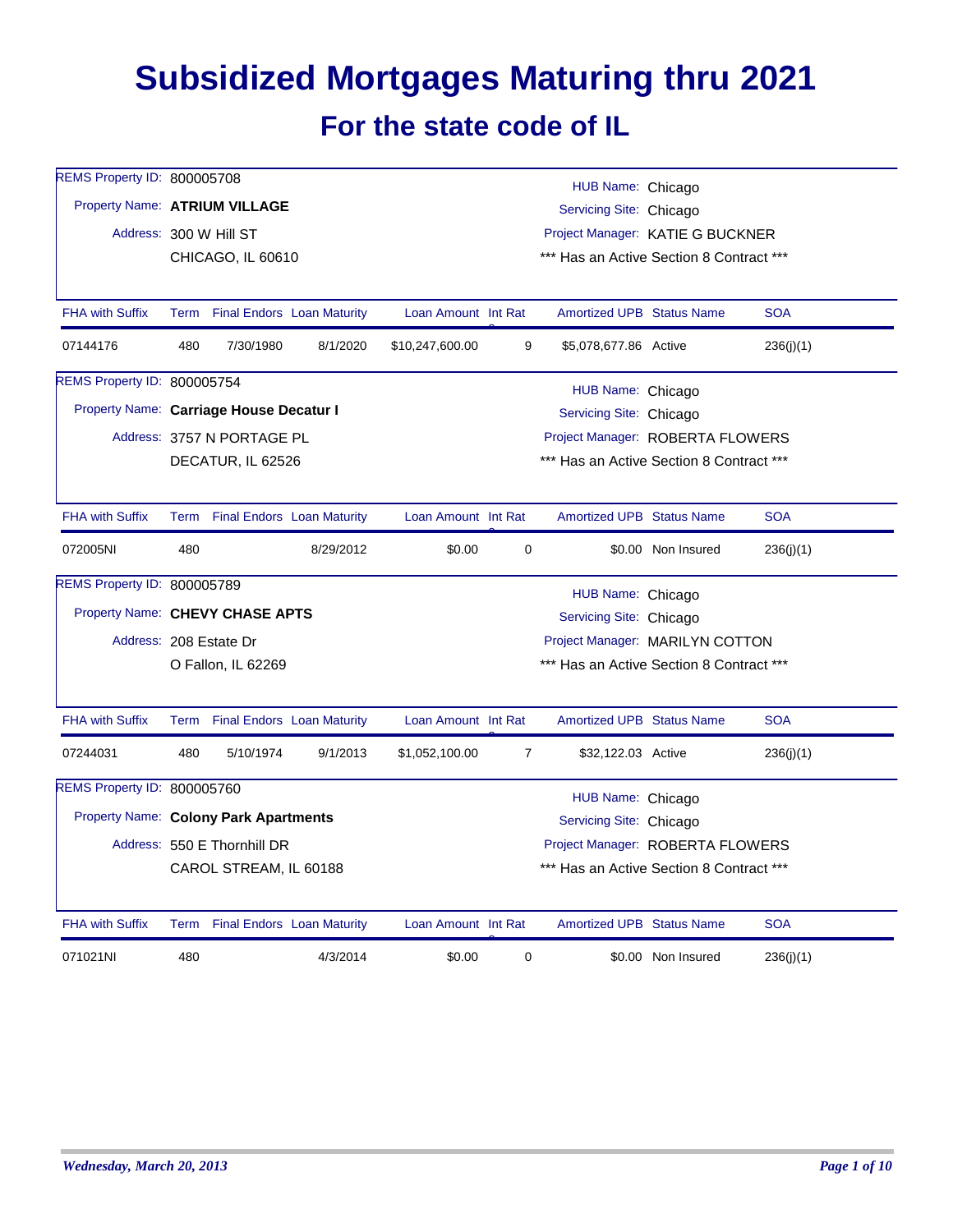| REMS Property ID: 800219234                |      |                                   |           |                     |       |                                              |                          |              |
|--------------------------------------------|------|-----------------------------------|-----------|---------------------|-------|----------------------------------------------|--------------------------|--------------|
| <b>Property Name: Constitution House</b>   |      |                                   |           |                     |       | HUB Name: Chicago<br>Servicing Site: Chicago |                          |              |
|                                            |      | Address: 401 N Constitution Dr    |           |                     |       | Project Manager: ROBERTA FLOWERS             |                          |              |
|                                            |      | Aurora, IL 60506                  |           |                     |       | *** Has an Active Section 8 Contract ***     |                          |              |
|                                            |      |                                   |           |                     |       |                                              |                          |              |
| <b>FHA with Suffix</b>                     |      | Term Final Endors Loan Maturity   |           | Loan Amount Int Rat |       | <b>Amortized UPB Status Name</b>             |                          | <b>SOA</b>   |
| 071025NI                                   | 480  |                                   | 6/23/2014 | \$0.00              | 0     |                                              | \$0.00 Non Insured       | 236(j)(1)    |
| REMS Property ID: 800005856                |      |                                   |           |                     |       | HUB Name: Chicago                            |                          |              |
| Property Name: DREXEL SQUARE               |      |                                   |           |                     |       | Servicing Site: Chicago                      |                          |              |
|                                            |      | Address: 810 E HYDE PARK BLVD     |           |                     |       | Project Manager: LASHAWNA M ROBINSON         |                          |              |
|                                            |      | CHICAGO, IL 60615                 |           |                     |       | *** Has an Active Section 8 Contract ***     |                          |              |
|                                            |      |                                   |           |                     |       |                                              |                          |              |
| <b>FHA with Suffix</b>                     |      | Term Final Endors Loan Maturity   |           | Loan Amount Int Rat |       | <b>Amortized UPB Status Name</b>             |                          | <b>SOA</b>   |
| 071SH007                                   | 576  | 7/1/1963                          | 8/1/2013  | \$1,228,000.00      | 3.375 | \$22,807.10 Active                           |                          | 202          |
| REMS Property ID: 800219195                |      |                                   |           |                     |       | HUB Name: Chicago                            |                          |              |
| Property Name: EASTCOURT VILLAGE           |      |                                   |           |                     |       | Servicing Site: Chicago                      |                          |              |
|                                            |      | Address: 2200 East Court Street   |           |                     |       | Project Manager: ROBERTA FLOWERS             |                          |              |
|                                            |      | Kankakee, IL 60901                |           |                     |       | *** Has an Active Section 8 Contract ***     |                          |              |
|                                            |      |                                   |           |                     |       |                                              |                          |              |
| <b>FHA with Suffix</b>                     |      | Term Final Endors Loan Maturity   |           | Loan Amount Int Rat |       | <b>Amortized UPB Status Name</b>             |                          | <b>SOA</b>   |
| 071023NI                                   | 480  |                                   | 3/14/2015 | \$0.00              | 0     |                                              | \$0.00 Non Insured       | 236(j)(1)    |
| REMS Property ID: 800005931                |      |                                   |           |                     |       | HUB Name: Chicago                            |                          |              |
| Property Name: Germano-Millgate Apartments |      |                                   |           |                     |       | Servicing Site: Chicago                      |                          |              |
|                                            |      | Address: 8802 South Burley Avenue |           |                     |       | Project Manager: ERNEST L COOPER             |                          |              |
|                                            |      | CHICAGO, IL 60617                 |           |                     |       | *** Has an Active Section 8 Contract ***     |                          |              |
|                                            |      |                                   |           |                     |       |                                              |                          |              |
| <b>FHA with Suffix</b>                     |      | Term Final Endors Loan Maturity   |           | Loan Amount Int Rat |       | <b>Amortized UPB Status Name</b>             |                          | <b>SOA</b>   |
| 07144081                                   | 480  | 9/19/1974                         | 10/1/2014 | \$7,222,700.00      | 7     |                                              | \$849,222.36 Operational | 236(j)(1)    |
| REMS Property ID: 800005933                |      |                                   |           |                     |       | HUB Name: Chicago                            |                          |              |
| Property Name: GILL PARK COOPERATIVE       |      |                                   |           |                     |       | Servicing Site: Chicago                      |                          |              |
|                                            |      | Address: 810 W GRACE ST           |           |                     |       | Project Manager: KATHY L MERRITT             |                          |              |
|                                            |      | CHICAGO, IL 60613                 |           |                     |       | *** Has an Active Section 8 Contract ***     |                          |              |
|                                            |      |                                   |           |                     |       |                                              |                          |              |
| FHA with Suffix                            | Term | <b>Final Endors</b> Loan Maturity |           | Loan Amount Int Rat |       | Amortized UPB Status Name                    |                          | <b>SOA</b>   |
| 07135372                                   | 478  | 3/5/1981                          | 1/1/2021  | \$10,102,400.00     | 7.5   | \$4,681,108.32 Active                        |                          | 221(d)(3)MKT |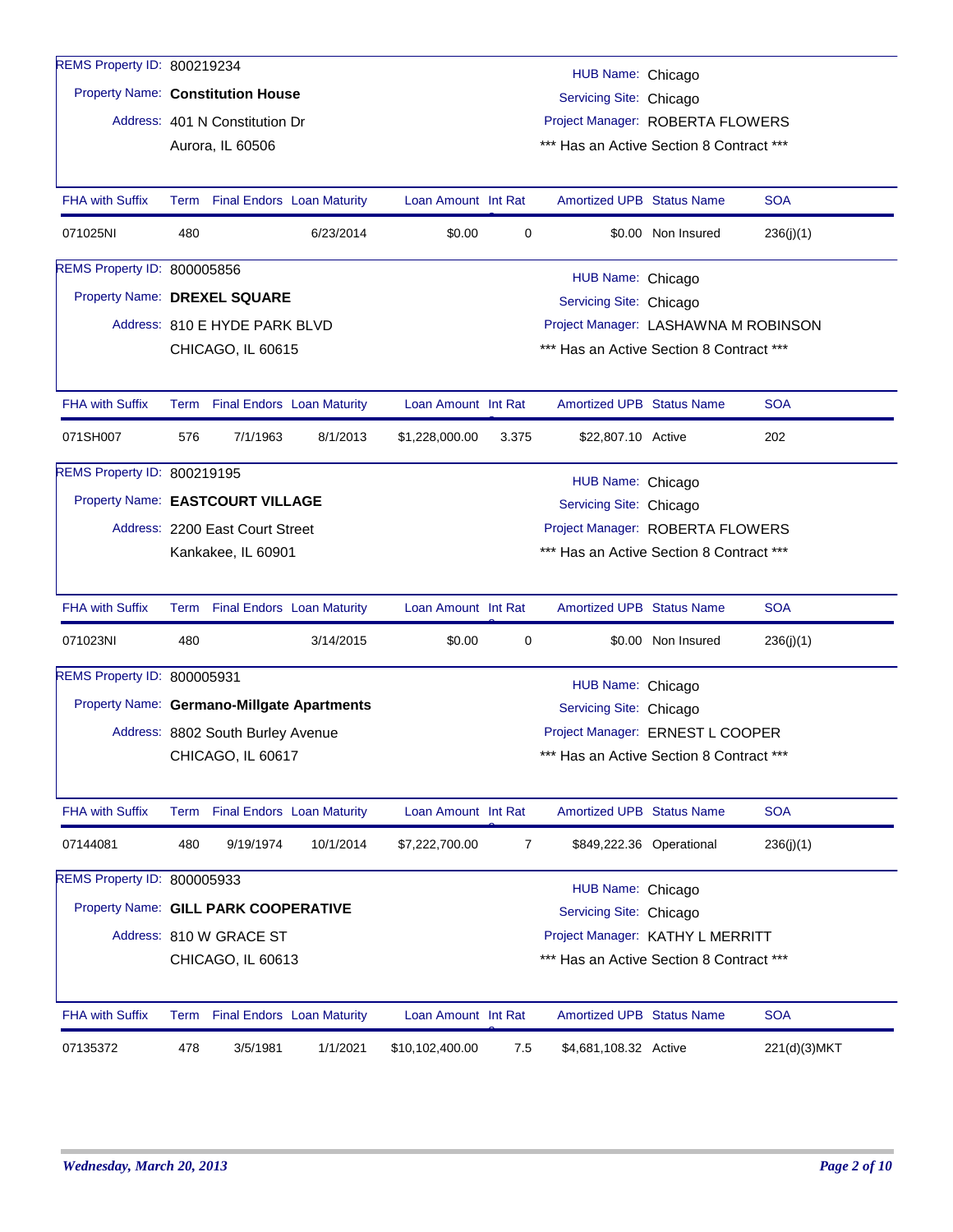| REMS Property ID: 800005842                 |      |                             |                                   |                     |       | HUB Name: Chicago                                                            |                    |                                                    |
|---------------------------------------------|------|-----------------------------|-----------------------------------|---------------------|-------|------------------------------------------------------------------------------|--------------------|----------------------------------------------------|
| <b>Property Name: Greenbrier Apartments</b> |      |                             |                                   |                     |       | Servicing Site: Chicago                                                      |                    |                                                    |
|                                             |      | Address: 926 Greenbrier RD  |                                   |                     |       | Project Manager: GWENDOLYN THOMAS                                            |                    |                                                    |
|                                             |      | DEKALB, IL 60115            |                                   |                     |       | *** Has an Active Section 8 Contract ***                                     |                    |                                                    |
|                                             |      |                             |                                   |                     |       |                                                                              |                    |                                                    |
| <b>FHA with Suffix</b>                      |      |                             | Term Final Endors Loan Maturity   | Loan Amount Int Rat |       | <b>Amortized UPB Status Name</b>                                             |                    | <b>SOA</b>                                         |
| 071EH024                                    | 480  | 10/21/1981                  | 7/1/2021                          | \$757,600.00        | 7.625 | \$373,324.62 Active                                                          |                    | 202                                                |
| REMS Property ID: 800005982                 |      |                             |                                   |                     |       | HUB Name: Chicago                                                            |                    |                                                    |
| Property Name: HEIWA TERRACE                |      |                             |                                   |                     |       | Servicing Site: Chicago                                                      |                    |                                                    |
|                                             |      | Address: 920 W LAWRENCE AVE |                                   |                     |       | Project Manager: SHERRY A CHANEY                                             |                    |                                                    |
|                                             |      | CHICAGO, IL 60640           |                                   |                     |       | *** Has an Active Section 8 Contract ***                                     |                    |                                                    |
|                                             |      |                             |                                   |                     |       |                                                                              |                    |                                                    |
| <b>FHA with Suffix</b>                      |      |                             | Term Final Endors Loan Maturity   | Loan Amount Int Rat |       | <b>Amortized UPB Status Name</b>                                             |                    | <b>SOA</b>                                         |
| 071EH004                                    | 480  | 4/20/1981                   | 2/1/2021                          | \$6,428,800.00      | 6.875 | \$2,877,981.30 Active                                                        |                    | 202                                                |
| REMS Property ID: 800220137                 |      |                             |                                   |                     |       | HUB Name: Chicago                                                            |                    |                                                    |
| Property Name: HUNTINGTON SQUARE APTS       |      |                             |                                   |                     |       | Servicing Site: Chicago                                                      |                    |                                                    |
|                                             |      | Address: 1300 S. Elmhurst   |                                   |                     |       | Project Manager: ROBERTA FLOWERS                                             |                    |                                                    |
|                                             |      | Mt. Prospect, IL 60056      |                                   |                     |       |                                                                              |                    | *** Does NOT Have an Active Section 8 Contract *** |
|                                             |      |                             |                                   |                     |       |                                                                              |                    |                                                    |
|                                             |      |                             |                                   |                     |       |                                                                              |                    |                                                    |
| <b>FHA with Suffix</b>                      |      |                             | Term Final Endors Loan Maturity   | Loan Amount Int Rat |       | <b>Amortized UPB Status Name</b>                                             |                    | <b>SOA</b>                                         |
| 071006NI                                    | 480  |                             | 6/10/2012                         | \$0.00              | 0     |                                                                              | \$0.00 Non Insured | 236(j)(1)                                          |
| REMS Property ID: 800006397                 |      |                             |                                   |                     |       |                                                                              |                    |                                                    |
| Property Name: JACQUELINE TERRACE           |      |                             |                                   |                     |       | HUB Name: Chicago                                                            |                    |                                                    |
|                                             |      | Address: 719 W ALDINE ST    |                                   |                     |       | Servicing Site: Chicago                                                      |                    |                                                    |
|                                             |      | CHICAGO, IL 60657           |                                   |                     |       | Project Manager: SHERRY A CHANEY<br>*** Has an Active Section 8 Contract *** |                    |                                                    |
|                                             |      |                             |                                   |                     |       |                                                                              |                    |                                                    |
| <b>FHA with Suffix</b>                      | Term |                             | <b>Final Endors Loan Maturity</b> | Loan Amount Int Rat |       | <b>Amortized UPB Status Name</b>                                             |                    | <b>SOA</b>                                         |
| 071EH086                                    | 480  | 7/12/1984                   | 7/1/2021                          | \$356,900.00        | 8.5   | \$187,510.40 Active                                                          |                    | 202                                                |
| REMS Property ID: 800067762                 |      |                             |                                   |                     |       |                                                                              |                    |                                                    |
| Property Name: KENMORE PLAZA                |      |                             |                                   |                     |       | HUB Name: Chicago<br>Servicing Site: Chicago                                 |                    |                                                    |
|                                             |      | Address: 5225 N.KENMORE     |                                   |                     |       | Project Manager: KATHY L MERRITT                                             |                    |                                                    |
|                                             |      | CHICAGO, IL 60640           |                                   |                     |       | *** Has an Active Section 8 Contract ***                                     |                    |                                                    |
| <b>FHA with Suffix</b>                      | Term |                             | <b>Final Endors</b> Loan Maturity | Loan Amount Int Rat |       | <b>Amortized UPB Status Name</b>                                             |                    | <b>SOA</b>                                         |
| 07144135                                    | 480  | 11/26/1974                  | 12/1/2014                         | \$2,586,512.00      | 7     | \$734,905.85 Active                                                          |                    | 236(j)(1)                                          |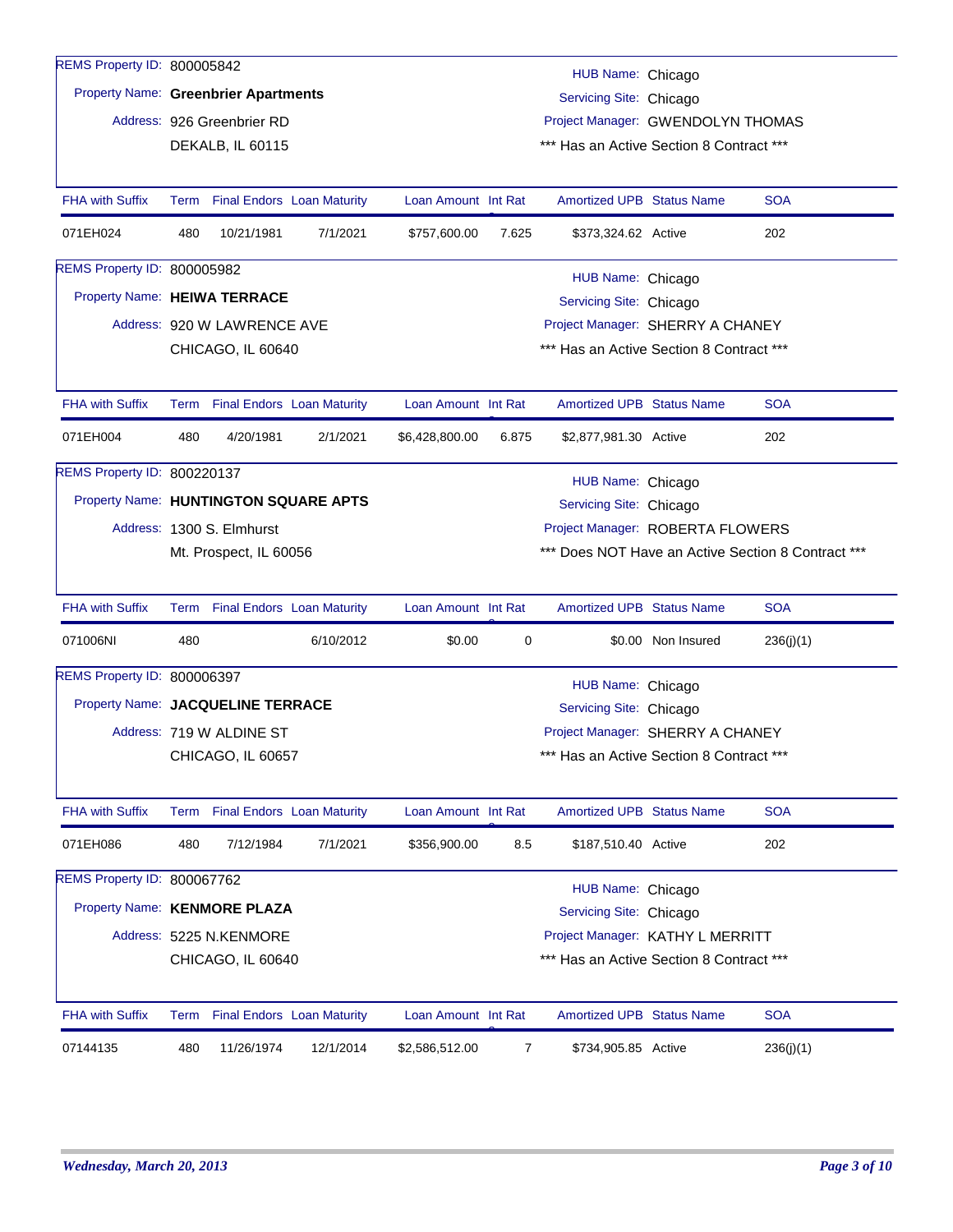| REMS Property ID: 800006049                 |      |                                 |                                             |                     |                |                                          |                                             |            |  |
|---------------------------------------------|------|---------------------------------|---------------------------------------------|---------------------|----------------|------------------------------------------|---------------------------------------------|------------|--|
|                                             |      |                                 |                                             |                     |                | HUB Name: Chicago                        |                                             |            |  |
|                                             |      |                                 | Property Name: LABORERS HOME DEVELOPMENT IV |                     |                | Servicing Site: Chicago                  |                                             |            |  |
|                                             |      | Address: 1335 SOUTH DIAMOND ST  |                                             |                     |                |                                          | Project Manager: LASHAWNA M ROBINSON        |            |  |
|                                             |      | JACKSONVILLE, IL 62650          |                                             |                     |                |                                          | *** Has an Active Section 8 Contract ***    |            |  |
| <b>FHA with Suffix</b>                      |      |                                 | Term Final Endors Loan Maturity             | Loan Amount Int Rat |                | <b>Amortized UPB Status Name</b>         |                                             | <b>SOA</b> |  |
| 072EH002                                    | 480  | 9/30/1980                       | 9/1/2020                                    | \$2,421,600.00      | 6.875          | \$1,040,487.62 Active                    |                                             | 202        |  |
| <b>REMS Property ID: 800006029</b>          |      |                                 |                                             |                     |                | HUB Name: Chicago                        |                                             |            |  |
| Property Name: Lake Village East Apartments |      |                                 |                                             |                     |                | Servicing Site: Chicago                  |                                             |            |  |
|                                             |      | Address: 4700 S LAKE PARK AVE   |                                             |                     |                |                                          | Project Manager: SHERRY A CHANEY            |            |  |
|                                             |      | CHICAGO, IL 60615               |                                             |                     |                | *** Has an Active Section 8 Contract *** |                                             |            |  |
| <b>FHA with Suffix</b>                      |      | Term Final Endors Loan Maturity |                                             | Loan Amount Int Rat |                | <b>Amortized UPB Status Name</b>         |                                             | <b>SOA</b> |  |
| 07144043                                    | 480  | 2/7/1974                        | 4/1/2013                                    | \$1,252,792.00      | $\overline{7}$ | \$70,622.51 Active                       |                                             | 236(j)(1)  |  |
| <b>REMS Property ID: 800006064</b>          |      |                                 |                                             |                     |                | HUB Name: Chicago                        |                                             |            |  |
|                                             |      |                                 | Property Name: LAMBS RESIDENCE NO. 2, INC.  |                     |                | Servicing Site: Chicago                  |                                             |            |  |
|                                             |      | Address: 14245 W. Rockland Rd.  |                                             |                     |                |                                          | Project Manager: KATIE G BUCKNER            |            |  |
|                                             |      | Libertyville, IL 60048          |                                             |                     |                |                                          | *** Has an Active Section 8 Contract ***    |            |  |
| <b>FHA with Suffix</b>                      |      |                                 | Term Final Endors Loan Maturity             | Loan Amount Int Rat |                | <b>Amortized UPB Status Name</b>         |                                             | <b>SOA</b> |  |
| 071EH006                                    | 480  | 8/4/1981                        | 9/1/2020                                    | \$2,701,600.00      | 6.875          | \$1,160,786.32 Active                    |                                             | 202        |  |
| REMS Property ID: 800006036                 |      |                                 |                                             |                     |                | HUB Name: Chicago                        |                                             |            |  |
| <b>Property Name: Leisure Acres</b>         |      |                                 |                                             |                     |                | Servicing Site: Chicago                  |                                             |            |  |
|                                             |      | Address: 200 - B12 Carlson Ave  |                                             |                     |                |                                          | Project Manager: ROBERTA FLOWERS            |            |  |
|                                             |      | WASHINGTON, IL 61571            |                                             |                     |                |                                          | *** Has an Active Section 8 Contract ***    |            |  |
| FHA with Suffix                             | Term |                                 | <b>Final Endors Loan Maturity</b>           | Loan Amount Int Rat |                | Amortized UPB Status Name                |                                             | <b>SOA</b> |  |
| 072013NI                                    | 480  |                                 | 3/10/2014                                   | \$0.00              | 0              |                                          | \$0.00 Non Insured                          | 236(j)(1)  |  |
| REMS Property ID: 800006075                 |      |                                 |                                             |                     |                | HUB Name: Chicago                        |                                             |            |  |
| Property Name: Lexington Hills I            |      |                                 |                                             |                     |                | Servicing Site: Chicago                  |                                             |            |  |
|                                             |      | Address: 3441-43 W OAKCREST DR  |                                             |                     |                |                                          | Project Manager: ERNEST L COOPER            |            |  |
|                                             |      | PEORIA, IL 61604                |                                             |                     |                |                                          | *** Has an Active Section 8 Contract ***    |            |  |
| FHA with Suffix                             |      |                                 | Term Final Endors Loan Maturity             | Loan Amount Int Rat |                | <b>Amortized UPB Status Name</b>         |                                             | <b>SOA</b> |  |
| 07235057-P                                  | 21   |                                 | 2/1/2021                                    | \$0.00              | $\mathbf{1}$   |                                          | \$252,626.64 Accruing/non-Payi 221(d)(4)MKT |            |  |
| 07235057-R                                  | 21   |                                 | 2/1/2021                                    | \$0.00              | $\mathbf{1}$   |                                          | \$220,635.97 Accruing/non-Payi 221(d)(4)MKT |            |  |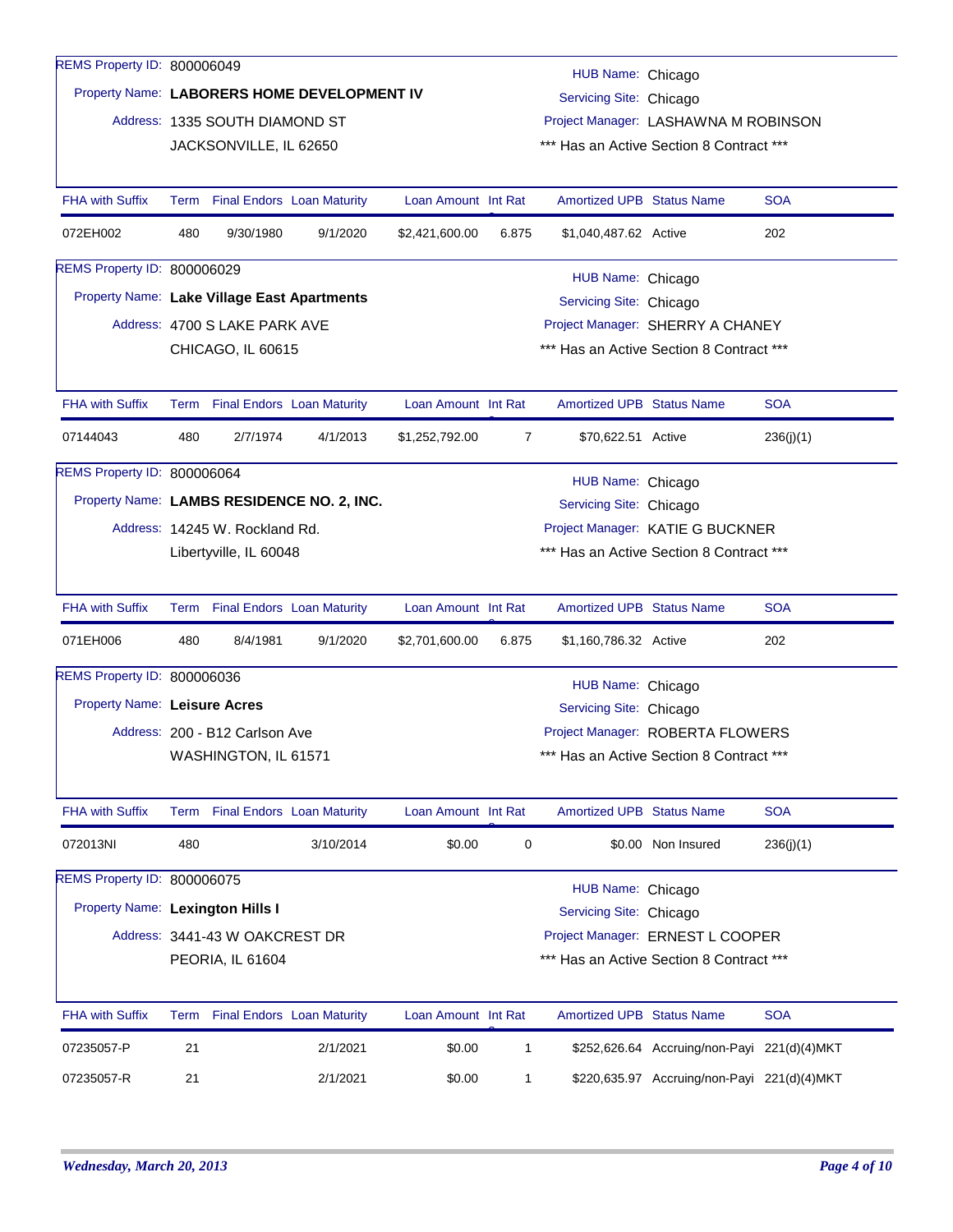| REMS Property ID: 800006080         |     |                                 |                                                   |                     |                |                                          |                                                    |
|-------------------------------------|-----|---------------------------------|---------------------------------------------------|---------------------|----------------|------------------------------------------|----------------------------------------------------|
|                                     |     |                                 | Property Name: LINCOLN SQUARE APARTMENTS          |                     |                | HUB Name: Chicago                        |                                                    |
|                                     |     |                                 |                                                   |                     |                | Servicing Site: Chicago                  |                                                    |
|                                     |     | Address: 1700 N SCHOOL ST       |                                                   |                     |                | Project Manager: NINA M SMITH            |                                                    |
|                                     |     | NORMAL, IL 61761                |                                                   |                     |                | *** Has an Active Section 8 Contract *** |                                                    |
| <b>FHA with Suffix</b>              |     | Term Final Endors Loan Maturity |                                                   | Loan Amount Int Rat |                | Amortized UPB Status Name                | <b>SOA</b>                                         |
|                                     |     |                                 |                                                   |                     |                |                                          |                                                    |
| 07244039                            | 480 | 3/13/1974                       | 6/1/2014                                          | \$2,629,800.00      | $\overline{7}$ | \$219,087.69 Active                      | 236(j)(1)                                          |
| <b>REMS Property ID: 800006082</b>  |     |                                 |                                                   |                     |                | HUB Name: Chicago                        |                                                    |
|                                     |     |                                 | Property Name: LINCOLN, PERRY, MOLLECK APARTMENTS |                     |                | Servicing Site: Chicago                  |                                                    |
|                                     |     | Address: 3506 N MOLLECK DR      |                                                   |                     |                | Project Manager: ERNEST L COOPER         |                                                    |
|                                     |     | PEORIA, IL 61604                |                                                   |                     |                | *** Has an Active Section 8 Contract *** |                                                    |
|                                     |     |                                 |                                                   |                     |                |                                          |                                                    |
| <b>FHA with Suffix</b>              |     | Term Final Endors Loan Maturity |                                                   | Loan Amount Int Rat |                | <b>Amortized UPB Status Name</b>         | <b>SOA</b>                                         |
| 072EH050                            | 480 | 5/13/1982                       | 6/1/2021                                          | \$926,900.00        | 7.625          | \$453,459.04 Active                      | 202                                                |
| REMS Property ID: 800006100         |     |                                 |                                                   |                     |                | HUB Name: Chicago                        |                                                    |
| Property Name: LUTHERAN HOME        |     |                                 |                                                   |                     |                | Servicing Site: Chicago                  |                                                    |
|                                     |     | Address: 7019 N GALENA RD       |                                                   |                     |                | Project Manager: NINA M SMITH            |                                                    |
|                                     |     | PEORIA, IL 61614                |                                                   |                     |                |                                          | *** Does NOT Have an Active Section 8 Contract *** |
|                                     |     |                                 |                                                   |                     |                |                                          |                                                    |
| <b>FHA with Suffix</b>              |     | Term Final Endors Loan Maturity |                                                   | Loan Amount Int Rat |                | <b>Amortized UPB Status Name</b>         | <b>SOA</b>                                         |
| 072SH006                            | 312 | 1/2/1963                        | 6/1/2021                                          | \$819,424.00        | 1              | \$286,393.74 Active                      | 202                                                |
| REMS Property ID: 800006117         |     |                                 |                                                   |                     |                | HUB Name: Chicago                        |                                                    |
| Property Name: MAPLETREE APARTMENTS |     |                                 |                                                   |                     |                | Servicing Site: Chicago                  |                                                    |
|                                     |     | Address: 1959-65 Sheila Street  |                                                   |                     |                | Project Manager: KARYN M STAMPS          |                                                    |
|                                     |     | WOODSTOCK, IL 60098             |                                                   |                     |                | *** Has an Active Section 8 Contract *** |                                                    |
|                                     |     |                                 |                                                   |                     |                |                                          |                                                    |
| <b>FHA with Suffix</b>              |     | Term Final Endors Loan Maturity |                                                   | Loan Amount Int Rat |                | Amortized UPB Status Name                | <b>SOA</b>                                         |
| 07144090                            | 477 | 10/12/1973                      | 6/1/2013                                          | \$1,954,700.00      | 7              | \$24,104.72 Active                       | 236(j)(1)                                          |
| REMS Property ID: 800006120         |     |                                 |                                                   |                     |                | HUB Name: Chicago                        |                                                    |
| Property Name: MARIAN PARK          |     |                                 |                                                   |                     |                | Servicing Site: Chicago                  |                                                    |
|                                     |     | Address: 2126 W ROOSEVELT RD    |                                                   |                     |                | Project Manager: ROBERTA FLOWERS         |                                                    |
|                                     |     | WHEATON, IL 60187               |                                                   |                     |                | *** Has an Active Section 8 Contract *** |                                                    |
|                                     |     |                                 |                                                   |                     |                |                                          |                                                    |
| <b>FHA with Suffix</b>              |     | Term Final Endors Loan Maturity |                                                   | Loan Amount Int Rat |                | <b>Amortized UPB Status Name</b>         | <b>SOA</b>                                         |
| 07144068                            | 480 | 7/29/1974                       | 1/1/2014                                          | \$3,892,600.00      | 7              | \$211,477.51 Active                      | 236(j)(1)                                          |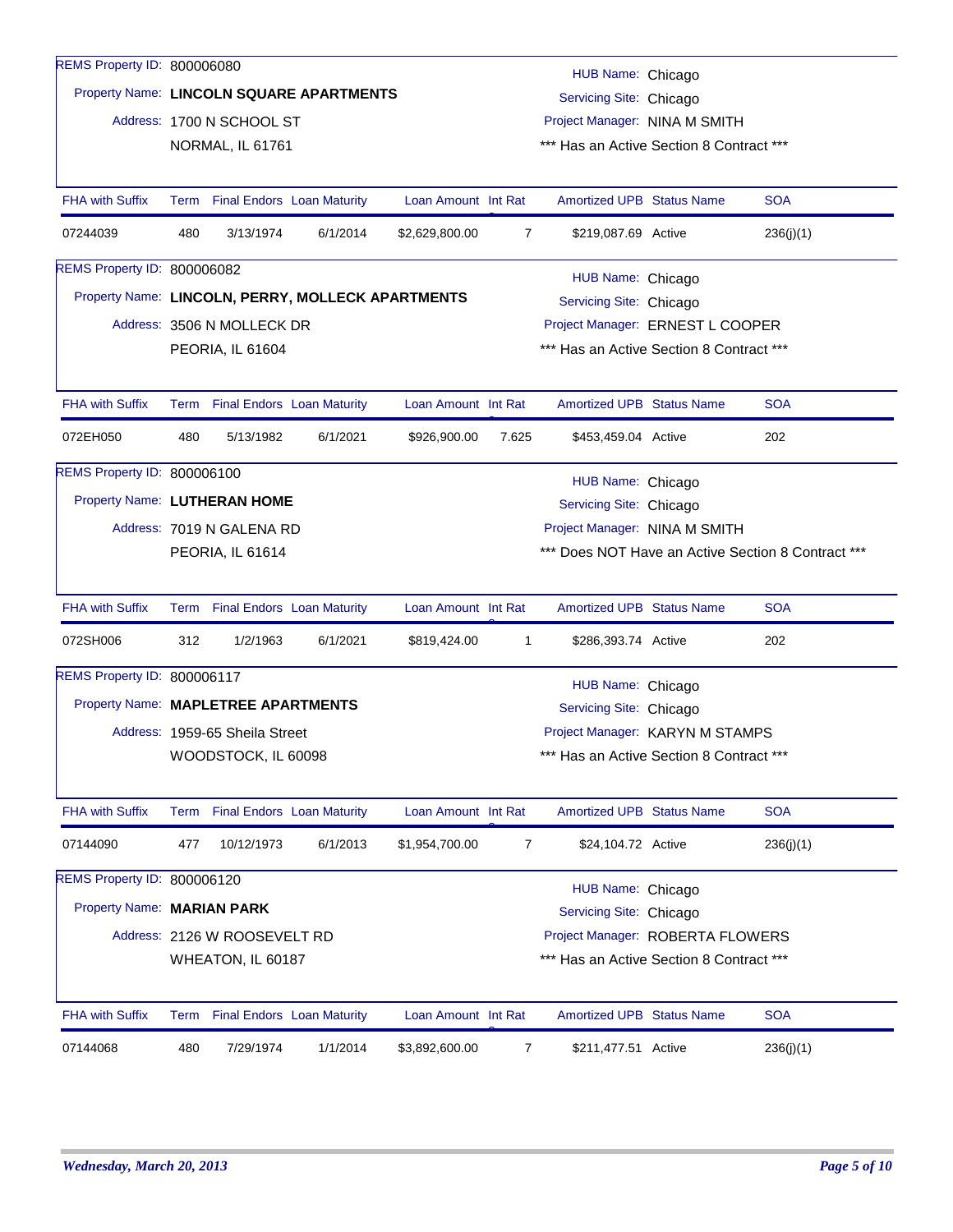| REMS Property ID: 800006132            |     |                           |                                                     |                     |                |                                              |                                                    |            |
|----------------------------------------|-----|---------------------------|-----------------------------------------------------|---------------------|----------------|----------------------------------------------|----------------------------------------------------|------------|
| Property Name: MAYSLAKE MANOR          |     |                           |                                                     |                     |                | HUB Name: Chicago<br>Servicing Site: Chicago |                                                    |            |
|                                        |     | Address: 1801 35TH ST     |                                                     |                     |                |                                              | Project Manager: GWENDOLYN THOMAS                  |            |
|                                        |     | OAK BROOK, IL 60523       |                                                     |                     |                |                                              | *** Has an Active Section 8 Contract ***           |            |
|                                        |     |                           |                                                     |                     |                |                                              |                                                    |            |
| <b>FHA with Suffix</b>                 |     |                           | Term Final Endors Loan Maturity                     | Loan Amount Int Rat |                | <b>Amortized UPB Status Name</b>             |                                                    | <b>SOA</b> |
| 071EH009                               | 480 | 5/26/1981                 | 6/1/2021                                            | \$5,092,000.00      | 7.625          | \$2,491,153.52 Active                        |                                                    | 202        |
| REMS Property ID: 800006136            |     |                           |                                                     |                     |                | HUB Name: Chicago                            |                                                    |            |
| Property Name: MAYSLAKE VILLAS         |     |                           |                                                     |                     |                | Servicing Site: Chicago                      |                                                    |            |
|                                        |     | Address: 1801 35TH ST     |                                                     |                     |                |                                              | Project Manager: GWENDOLYN THOMAS                  |            |
|                                        |     | OAK BROOK, IL 60521       |                                                     |                     |                |                                              | *** Does NOT Have an Active Section 8 Contract *** |            |
| <b>FHA with Suffix</b>                 |     |                           | Term Final Endors Loan Maturity                     | Loan Amount Int Rat |                | <b>Amortized UPB Status Name</b>             |                                                    | <b>SOA</b> |
| 07144146                               | 480 | 12/13/1974                | 1/1/2015                                            | \$1,845,900.00      | $\overline{7}$ | \$226,102.58 Active                          |                                                    | 236(j)(1)  |
| REMS Property ID: 800006149            |     |                           |                                                     |                     |                | HUB Name: Chicago                            |                                                    |            |
|                                        |     |                           | Property Name: MILESTONE, INC. ELMWOOD EAST & STRAT |                     |                | Servicing Site: Chicago                      |                                                    |            |
|                                        |     | Address: 2642 ELMWOOD RD  |                                                     |                     |                | Project Manager: KEN JONES                   |                                                    |            |
|                                        |     | ROCKFORD, IL 61103        |                                                     |                     |                |                                              | *** Has an Active Section 8 Contract ***           |            |
| <b>FHA with Suffix</b>                 |     |                           | Term Final Endors Loan Maturity                     | Loan Amount Int Rat |                | <b>Amortized UPB Status Name</b>             |                                                    | <b>SOA</b> |
| 071EH003                               | 480 | 3/24/1981                 | 10/1/2020                                           | \$543,300.00        | 7.625          | \$249,962.38 Active                          |                                                    | 202        |
| REMS Property ID: 800006163            |     |                           |                                                     |                     |                | HUB Name: Chicago                            |                                                    |            |
| Property Name: New PARKSIDE APARTMENTS |     |                           |                                                     |                     |                | Servicing Site: Chicago                      |                                                    |            |
|                                        |     | Address: 2510 PARKVIEW DR |                                                     |                     |                |                                              | Project Manager: KATHY L MERRITT                   |            |
|                                        |     | GRANITE CITY, IL 62040    |                                                     |                     |                |                                              | *** Has an Active Section 8 Contract ***           |            |
| <b>FHA with Suffix</b>                 |     |                           | Term Final Endors Loan Maturity                     | Loan Amount Int Rat |                | <b>Amortized UPB Status Name</b>             |                                                    | <b>SOA</b> |
| 07244061                               | 480 | 3/4/1974                  | 5/1/2014                                            | \$156,728.00        | $\overline{7}$ | \$33,359.40 Active                           |                                                    | 236(j)(1)  |
| 07244061-T                             | 19  |                           | 5/1/2019                                            | \$0.00              | $\mathbf{1}$   |                                              | \$269,818.20 Accruing/non-Payi 236(j)(1)           |            |
| REMS Property ID: 800006171            |     |                           |                                                     |                     |                | HUB Name: Chicago                            |                                                    |            |
|                                        |     |                           | Property Name: NORTH PARK TOWER COOPERATIVE         |                     |                | Servicing Site: Chicago                      |                                                    |            |
|                                        |     | Address: 300 W NORTH AVE  |                                                     |                     |                |                                              | Project Manager: MARILYN COTTON                    |            |
|                                        |     | CHICAGO, IL 60610         |                                                     |                     |                |                                              | *** Has an Active Section 8 Contract ***           |            |
| <b>FHA with Suffix</b>                 |     |                           | Term Final Endors Loan Maturity                     | Loan Amount Int Rat |                | Amortized UPB Status Name                    |                                                    | <b>SOA</b> |
|                                        |     |                           |                                                     |                     |                |                                              |                                                    |            |
| 07144070                               | 474 |                           | 3/1/2014                                            | \$2,816,800.00      | 7              |                                              | \$218,026.79 Operational                           | 236(j)(1)  |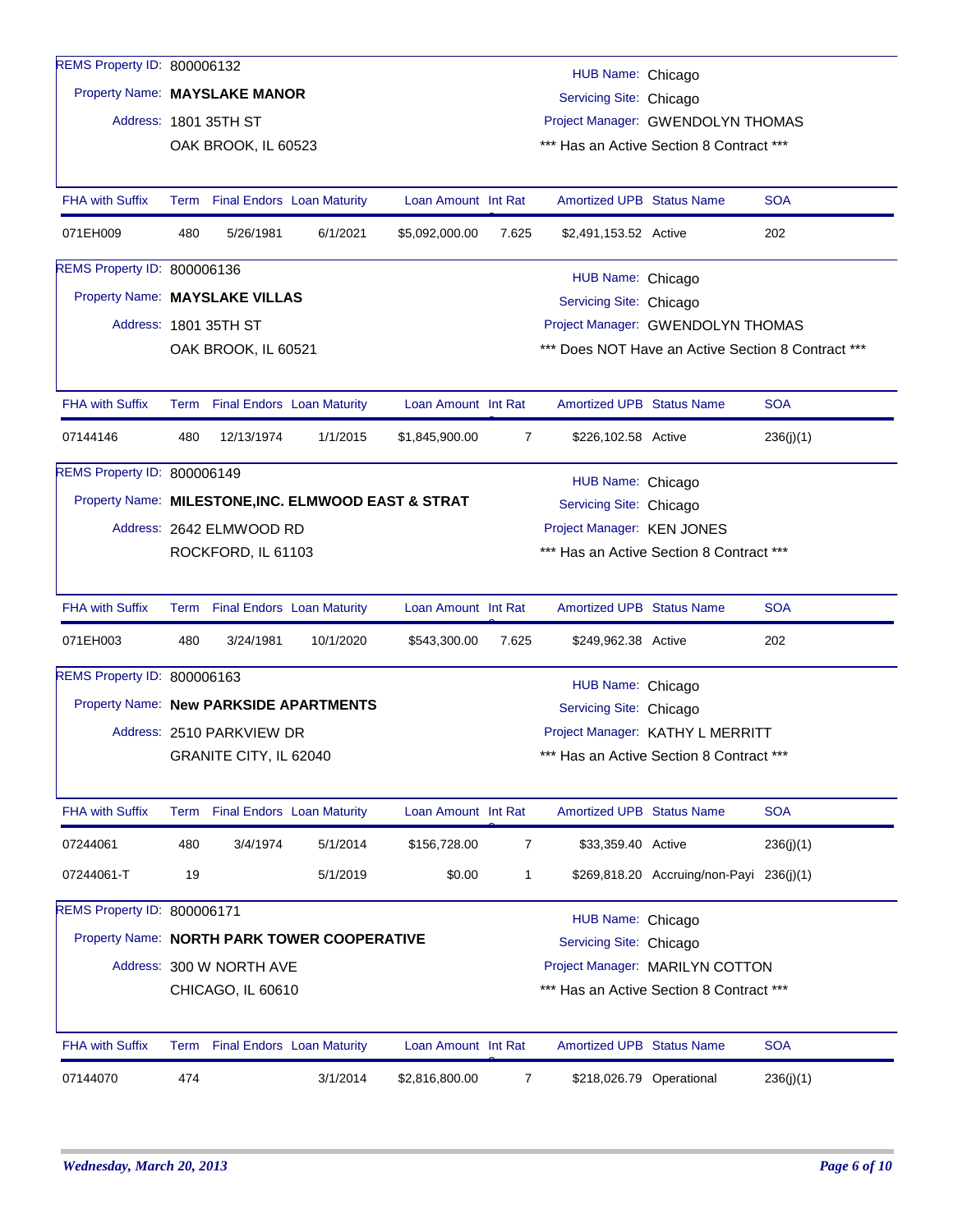| REMS Property ID: 800006176                     |     |                                 |           |                                                              |                |                                  |                                            |               |  |
|-------------------------------------------------|-----|---------------------------------|-----------|--------------------------------------------------------------|----------------|----------------------------------|--------------------------------------------|---------------|--|
|                                                 |     |                                 |           |                                                              |                | HUB Name: Chicago                |                                            |               |  |
| Property Name: NORTHWOOD APARTMENTS             |     |                                 |           |                                                              |                | Servicing Site: Chicago          |                                            |               |  |
|                                                 |     | Address: 323 BIG ARCH RD        |           |                                                              |                |                                  | Project Manager: MARILYN COTTON            |               |  |
|                                                 |     | GODFREY, IL 62035               |           |                                                              |                |                                  | *** Has an Active Section 8 Contract ***   |               |  |
| <b>FHA with Suffix</b>                          |     | Term Final Endors Loan Maturity |           | Loan Amount Int Rat                                          |                | <b>Amortized UPB Status Name</b> |                                            | <b>SOA</b>    |  |
| 07244032                                        | 480 |                                 | 3/1/2014  | \$1,950,500.00                                               | 7              |                                  | \$158,691.36 Operational                   | 236(j)(1)     |  |
| <b>REMS Property ID: 800006207</b>              |     |                                 |           |                                                              |                | HUB Name: Chicago                |                                            |               |  |
| Property Name: Poplar Creek Townhouses PHASE II |     |                                 |           |                                                              |                | Servicing Site: Chicago          |                                            |               |  |
|                                                 |     | Address: 1208A-E HEMLOCK LN     |           |                                                              |                |                                  | Project Manager: KATIE G BUCKNER           |               |  |
|                                                 |     | ELGIN, IL 60120                 |           | *** Does NOT Have an Active Section 8 Contract ***           |                |                                  |                                            |               |  |
|                                                 |     |                                 |           |                                                              |                |                                  |                                            |               |  |
| <b>FHA with Suffix</b>                          |     | Term Final Endors Loan Maturity |           | Loan Amount Int Rat                                          |                | <b>Amortized UPB Status Name</b> |                                            | <b>SOA</b>    |  |
| 07155191                                        | 480 |                                 | 11/1/2014 | \$2,962,200.00                                               | 3              |                                  | \$307,959.35 Operational                   | 221(d)(3)BMIR |  |
| <b>REMS Property ID: 800006262</b>              |     |                                 |           |                                                              |                | HUB Name: Chicago                |                                            |               |  |
| Property Name: River Run Apartments             |     |                                 |           |                                                              |                | Servicing Site: Chicago          |                                            |               |  |
|                                                 |     | Address: 401-1-5 RIVER RUN DR   |           |                                                              |                |                                  | Project Manager: ROBERTA FLOWERS           |               |  |
|                                                 |     | MACOMB, IL 61455                |           |                                                              |                |                                  | *** Has an Active Section 8 Contract ***   |               |  |
| <b>FHA with Suffix</b>                          |     | Term Final Endors Loan Maturity |           | Loan Amount Int Rat                                          |                | <b>Amortized UPB Status Name</b> |                                            | <b>SOA</b>    |  |
| 072004NI                                        | 480 |                                 | 2/7/2014  | \$0.00                                                       | 0              |                                  | \$0.00 Non Insured                         | 236(j)(1)     |  |
| REMS Property ID: 800006289                     |     |                                 |           |                                                              |                | HUB Name: Chicago                |                                            |               |  |
|                                                 |     |                                 |           | Property Name: ROOSEVELT-HALSTED I aka BJ Wright Court Apts. |                | Servicing Site: Chicago          |                                            |               |  |
|                                                 |     | Address: 1330-34 S Morgan       |           |                                                              |                |                                  | Project Manager: DEBRA D HEAD              |               |  |
|                                                 |     | CHICAGO, IL 60608               |           |                                                              |                |                                  | *** Has an Active Section 8 Contract ***   |               |  |
| <b>FHA with Suffix</b>                          |     | Term Final Endors Loan Maturity |           | Loan Amount Int Rat                                          |                | Amortized UPB Status Name        |                                            | <b>SOA</b>    |  |
| 07144099                                        | 480 |                                 | 1/1/2016  | \$6,103,000.00                                               | $\overline{7}$ |                                  | \$5,923,236.96 Accruing/non-Payi 236(j)(1) |               |  |
| REMS Property ID: 800006307                     |     |                                 |           |                                                              |                |                                  |                                            |               |  |
| Property Name: Salem Village III                |     |                                 |           |                                                              |                | HUB Name: Chicago                |                                            |               |  |
|                                                 |     |                                 |           |                                                              |                | Servicing Site: Chicago          |                                            |               |  |
|                                                 |     | Address: 1315 ROWELL AVE        |           |                                                              |                | Project Manager: KEN JONES       | *** Has an Active Section 8 Contract ***   |               |  |
|                                                 |     | <b>JOLIET, IL 60433</b>         |           |                                                              |                |                                  |                                            |               |  |
| <b>FHA with Suffix</b>                          |     | Term Final Endors Loan Maturity |           | Loan Amount Int Rat                                          |                | Amortized UPB Status Name        |                                            | <b>SOA</b>    |  |
| 07144173                                        | 480 | 4/30/1979                       | 7/1/2019  | \$6,629,200.00                                               | 9              | \$2,925,054.75 Active            |                                            | 236(j)(1)     |  |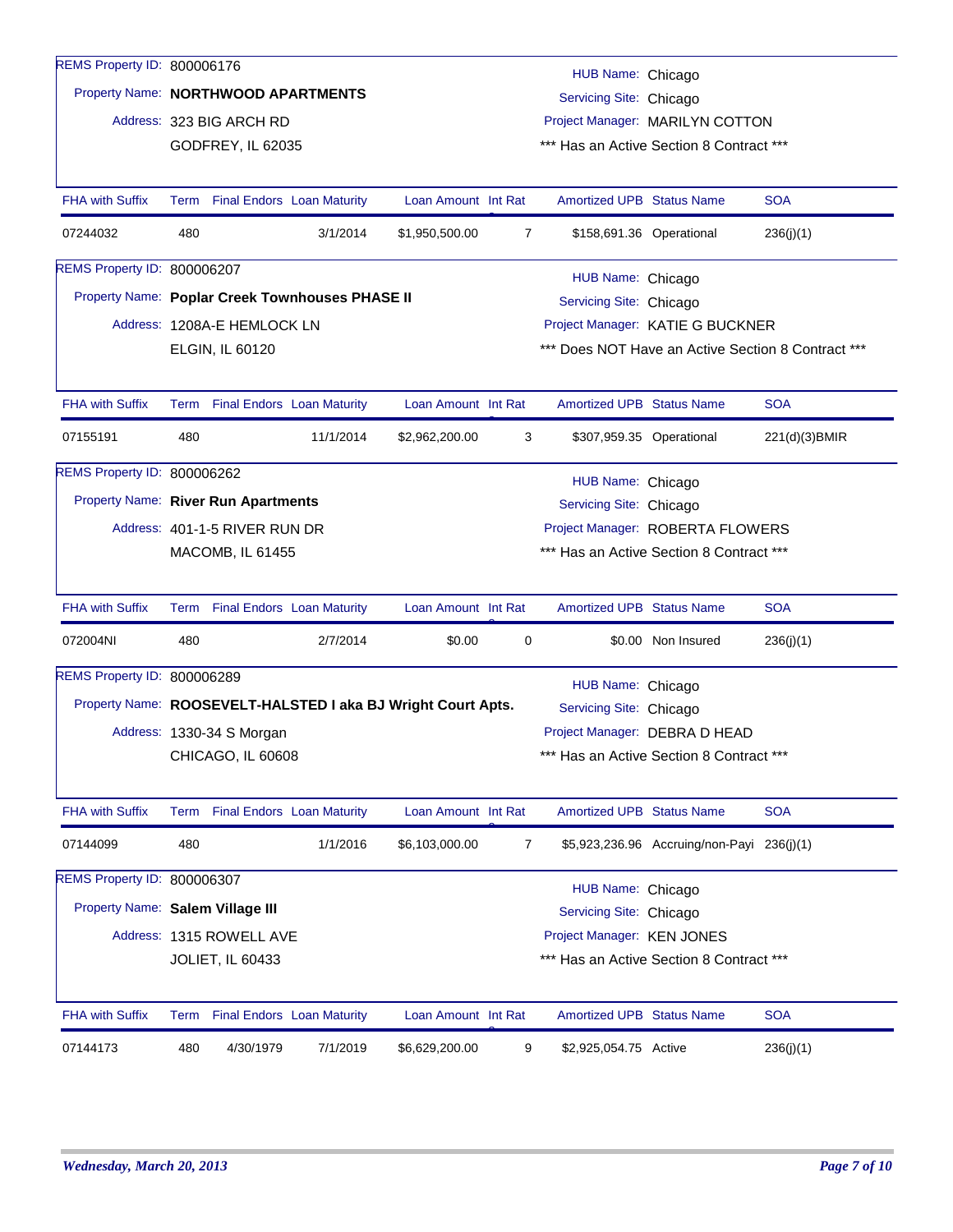| REMS Property ID: 800006315           |                                                               |                                 |                                         |                     |       |                                          |                         |               |
|---------------------------------------|---------------------------------------------------------------|---------------------------------|-----------------------------------------|---------------------|-------|------------------------------------------|-------------------------|---------------|
|                                       |                                                               |                                 |                                         |                     |       | HUB Name: Chicago                        |                         |               |
| Property Name: SENATE APTS            |                                                               |                                 |                                         |                     |       | Servicing Site: Chicago                  |                         |               |
|                                       |                                                               | Address: 5801-G N Pulaski RD    |                                         |                     |       | Project Manager: GERALD A SMITH          |                         |               |
|                                       |                                                               | CHICAGO, IL 60646               |                                         |                     |       | *** Has an Active Section 8 Contract *** |                         |               |
|                                       |                                                               |                                 |                                         |                     |       |                                          |                         |               |
| <b>FHA with Suffix</b>                | Term                                                          |                                 | <b>Final Endors Loan Maturity</b>       | Loan Amount Int Rat |       | <b>Amortized UPB Status Name</b>         |                         | <b>SOA</b>    |
| 071EH002                              | 480                                                           | 8/16/1982                       | 7/1/2021                                | \$10,522,800.00     | 7.625 | \$5,185,368.26 Active                    |                         | 202           |
| <b>REMS Property ID: 800006071</b>    |                                                               |                                 |                                         |                     |       | HUB Name: Chicago                        |                         |               |
|                                       |                                                               |                                 | Property Name: SEVENTY THIRD AND DOBSON |                     |       | Servicing Site: Chicago                  |                         |               |
|                                       |                                                               | Address: 1034-40 E 73 RD ST     |                                         |                     |       | Project Manager: GWENDOLYN THOMAS        |                         |               |
|                                       | *** Has an Active Section 8 Contract ***<br>CHICAGO, IL 60619 |                                 |                                         |                     |       |                                          |                         |               |
|                                       |                                                               |                                 |                                         |                     |       |                                          |                         |               |
| <b>FHA with Suffix</b>                |                                                               | Term Final Endors Loan Maturity |                                         | Loan Amount Int Rat |       | <b>Amortized UPB Status Name</b>         |                         | <b>SOA</b>    |
| 07144087                              | 480                                                           |                                 | 5/1/2013                                | \$1,687,900.00      | 7     |                                          | \$35,043.56 Operational | 236(j)(1)     |
| <b>REMS Property ID: 800006333</b>    |                                                               |                                 |                                         |                     |       | HUB Name: Chicago                        |                         |               |
| Property Name: SKYRISE APTS           |                                                               |                                 |                                         |                     |       | Servicing Site: Chicago                  |                         |               |
|                                       |                                                               | Address: 837 N MAIN ST          |                                         |                     |       | Project Manager: NINA M SMITH            |                         |               |
|                                       |                                                               | ROCKFORD, IL 61103              |                                         |                     |       | *** Has an Active Section 8 Contract *** |                         |               |
|                                       |                                                               |                                 |                                         |                     |       |                                          |                         |               |
| <b>FHA with Suffix</b>                | Term                                                          |                                 | <b>Final Endors Loan Maturity</b>       | Loan Amount Int Rat |       | <b>Amortized UPB Status Name</b>         |                         | <b>SOA</b>    |
| 07144089                              | 480                                                           | 10/11/1973                      | 4/1/2013                                | \$2,934,000.00      | 7     |                                          | \$0.00 Active           | 236(j)(1)     |
| REMS Property ID: 800005762           |                                                               |                                 |                                         |                     |       | HUB Name: Chicago                        |                         |               |
| Property Name: Third & Oak Apartments |                                                               |                                 |                                         |                     |       | Servicing Site: Chicago                  |                         |               |
|                                       |                                                               | Address: 500 S. 3RD Avenue      |                                         |                     |       | Project Manager: JULIE M WHITEFEATHER    |                         |               |
|                                       |                                                               | CANTON, IL 61520                |                                         |                     |       | *** Has an Active Section 8 Contract *** |                         |               |
|                                       |                                                               |                                 |                                         |                     |       |                                          |                         |               |
| <b>FHA with Suffix</b>                |                                                               | Term Final Endors Loan Maturity |                                         | Loan Amount Int Rat |       | <b>Amortized UPB Status Name</b>         |                         | <b>SOA</b>    |
| 072EH037                              | 480                                                           | 5/17/1982                       | 7/1/2020                                | \$413,300.00        | 7.625 | \$185,455.74 Active                      |                         | 202           |
| REMS Property ID: 800006403           |                                                               |                                 |                                         |                     |       | HUB Name: Chicago                        |                         |               |
| Property Name: THORNWOOD HOUSE        |                                                               |                                 |                                         |                     |       | Servicing Site: Chicago                  |                         |               |
|                                       |                                                               | Address: 1 THORNWOOD MALL       |                                         |                     |       | Project Manager: ROBERTA FLOWERS         |                         |               |
|                                       |                                                               | UNIVERSITY PARK, IL 60466       |                                         |                     |       | *** Has an Active Section 8 Contract *** |                         |               |
|                                       |                                                               |                                 |                                         |                     |       |                                          |                         |               |
| <b>FHA with Suffix</b>                | Term                                                          |                                 | <b>Final Endors Loan Maturity</b>       | Loan Amount Int Rat |       | Amortized UPB Status Name                |                         | <b>SOA</b>    |
| 071030NI                              | 480                                                           |                                 | 8/25/2014                               | \$0.00              | 0     |                                          | \$0.00 Non Insured      | 236(j)(1)/202 |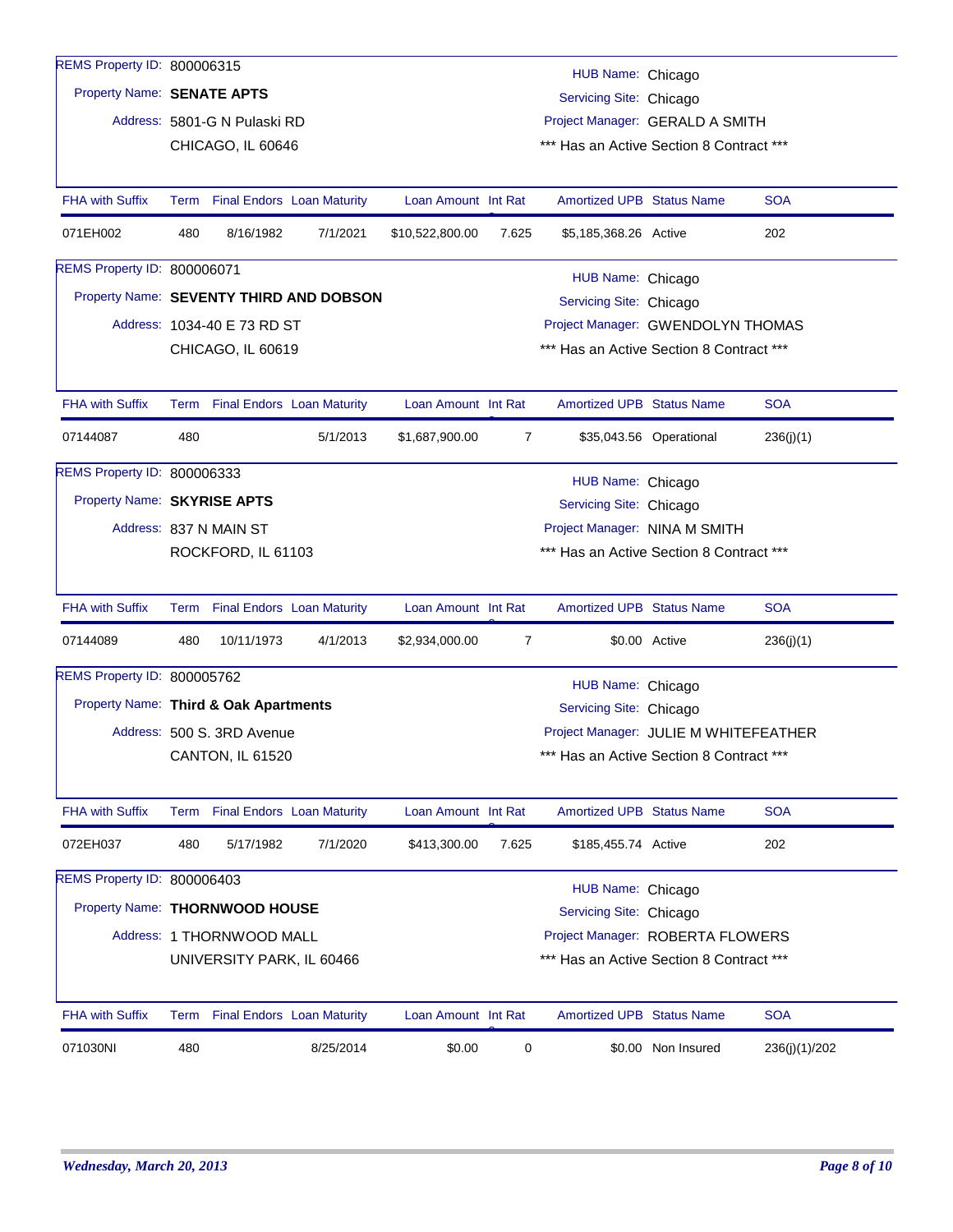| REMS Property ID: 800006417                |                                                                                 |                                   |                                             |                     |                     |                                          |                    |            |  |
|--------------------------------------------|---------------------------------------------------------------------------------|-----------------------------------|---------------------------------------------|---------------------|---------------------|------------------------------------------|--------------------|------------|--|
|                                            |                                                                                 |                                   |                                             |                     |                     | HUB Name: Chicago                        |                    |            |  |
| Property Name: University Village Phase I  |                                                                                 |                                   |                                             |                     |                     | Servicing Site: Chicago                  |                    |            |  |
|                                            |                                                                                 | Address: 722 ANNIE GLIDDEN ROAD   |                                             |                     |                     | Project Manager: JULIE M WHITEFEATHER    |                    |            |  |
|                                            |                                                                                 | DEKALB, IL 60115                  |                                             |                     |                     | *** Has an Active Section 8 Contract *** |                    |            |  |
|                                            |                                                                                 |                                   |                                             |                     |                     |                                          |                    |            |  |
| <b>FHA with Suffix</b>                     |                                                                                 | Term Final Endors Loan Maturity   |                                             | Loan Amount Int Rat |                     | <b>Amortized UPB Status Name</b>         |                    | <b>SOA</b> |  |
| 071002NI                                   | 480                                                                             |                                   | 5/21/2012                                   | \$0.00              | 0                   |                                          | \$0.00 Non Insured | 236(j)(1)  |  |
| <b>REMS Property ID: 800006418</b>         |                                                                                 |                                   |                                             |                     |                     | HUB Name: Chicago                        |                    |            |  |
| Property Name: University Village Phase II |                                                                                 |                                   |                                             |                     |                     | Servicing Site: Chicago                  |                    |            |  |
|                                            |                                                                                 | Address: 706 N. Annie Glidden Rd. |                                             |                     |                     | Project Manager: JULIE M WHITEFEATHER    |                    |            |  |
|                                            | *** Has an Active Section 8 Contract ***<br>DEKALB, IL 60115                    |                                   |                                             |                     |                     |                                          |                    |            |  |
|                                            |                                                                                 |                                   |                                             |                     |                     |                                          |                    |            |  |
| <b>FHA with Suffix</b>                     |                                                                                 | Term Final Endors Loan Maturity   |                                             | Loan Amount Int Rat |                     | <b>Amortized UPB Status Name</b>         |                    | <b>SOA</b> |  |
| 071026NI                                   | 480                                                                             |                                   | 4/2/2014                                    | \$0.00              | 0                   |                                          | \$0.00 Non Insured | 236(j)(1)  |  |
| <b>REMS Property ID: 800005803</b>         |                                                                                 |                                   |                                             |                     |                     |                                          |                    |            |  |
|                                            | HUB Name: Chicago<br>Property Name: VALLE VISTA APT.<br>Servicing Site: Chicago |                                   |                                             |                     |                     |                                          |                    |            |  |
|                                            | Address: 1410 VALLE VISTA DR<br>Project Manager: KATHY L MERRITT                |                                   |                                             |                     |                     |                                          |                    |            |  |
|                                            |                                                                                 | PEKIN, IL 61554                   |                                             |                     |                     | *** Has an Active Section 8 Contract *** |                    |            |  |
|                                            |                                                                                 |                                   |                                             |                     |                     |                                          |                    |            |  |
| <b>FHA with Suffix</b>                     |                                                                                 | Term Final Endors Loan Maturity   |                                             | Loan Amount Int Rat |                     | <b>Amortized UPB Status Name</b>         |                    | <b>SOA</b> |  |
| 072EH056                                   | 480                                                                             | 5/17/1982                         | 5/1/2021                                    | \$505,300.00        | 8.5                 | \$261,094.34 Active                      |                    | 202        |  |
| REMS Property ID: 800006433                |                                                                                 |                                   |                                             |                     |                     | HUB Name: Chicago                        |                    |            |  |
|                                            |                                                                                 |                                   | Property Name: VERMILLION GARDEN APARTMENTS |                     |                     | Servicing Site: Chicago                  |                    |            |  |
|                                            |                                                                                 | Address: 1213 Garden DR           |                                             |                     |                     | Project Manager: ERNEST L COOPER         |                    |            |  |
|                                            |                                                                                 | DANVILLE, IL 61832                |                                             |                     |                     | *** Has an Active Section 8 Contract *** |                    |            |  |
|                                            |                                                                                 |                                   |                                             |                     |                     |                                          |                    |            |  |
| <b>FHA with Suffix</b>                     |                                                                                 | Term Final Endors Loan Maturity   |                                             | Loan Amount Int Rat |                     | <b>Amortized UPB Status Name</b>         |                    | <b>SOA</b> |  |
| 072001NI                                   | 480                                                                             |                                   | 5/7/2012                                    | \$0.00              | $\mathsf{O}\xspace$ |                                          | \$0.00 Non Insured | 236(j)(1)  |  |
| REMS Property ID: 800006476                |                                                                                 |                                   |                                             |                     |                     | HUB Name: Chicago                        |                    |            |  |
| Property Name: WESTPORT VILLAGE            |                                                                                 |                                   |                                             |                     |                     | Servicing Site: Chicago                  |                    |            |  |
|                                            |                                                                                 | Address: 26 Greenfield Circle     |                                             |                     |                     | Project Manager: ROBERTA FLOWERS         |                    |            |  |
|                                            |                                                                                 | FREEPORT, IL 61032                |                                             |                     |                     | *** Has an Active Section 8 Contract *** |                    |            |  |
|                                            |                                                                                 |                                   |                                             |                     |                     |                                          |                    |            |  |
| <b>FHA with Suffix</b>                     | Term                                                                            | <b>Final Endors Loan Maturity</b> |                                             | Loan Amount Int Rat |                     | Amortized UPB Status Name                |                    | <b>SOA</b> |  |
| 071028NI                                   | 480                                                                             |                                   | 3/26/2014                                   | \$0.00              | 0                   |                                          | \$0.00 Non Insured | 236(j)(1)  |  |